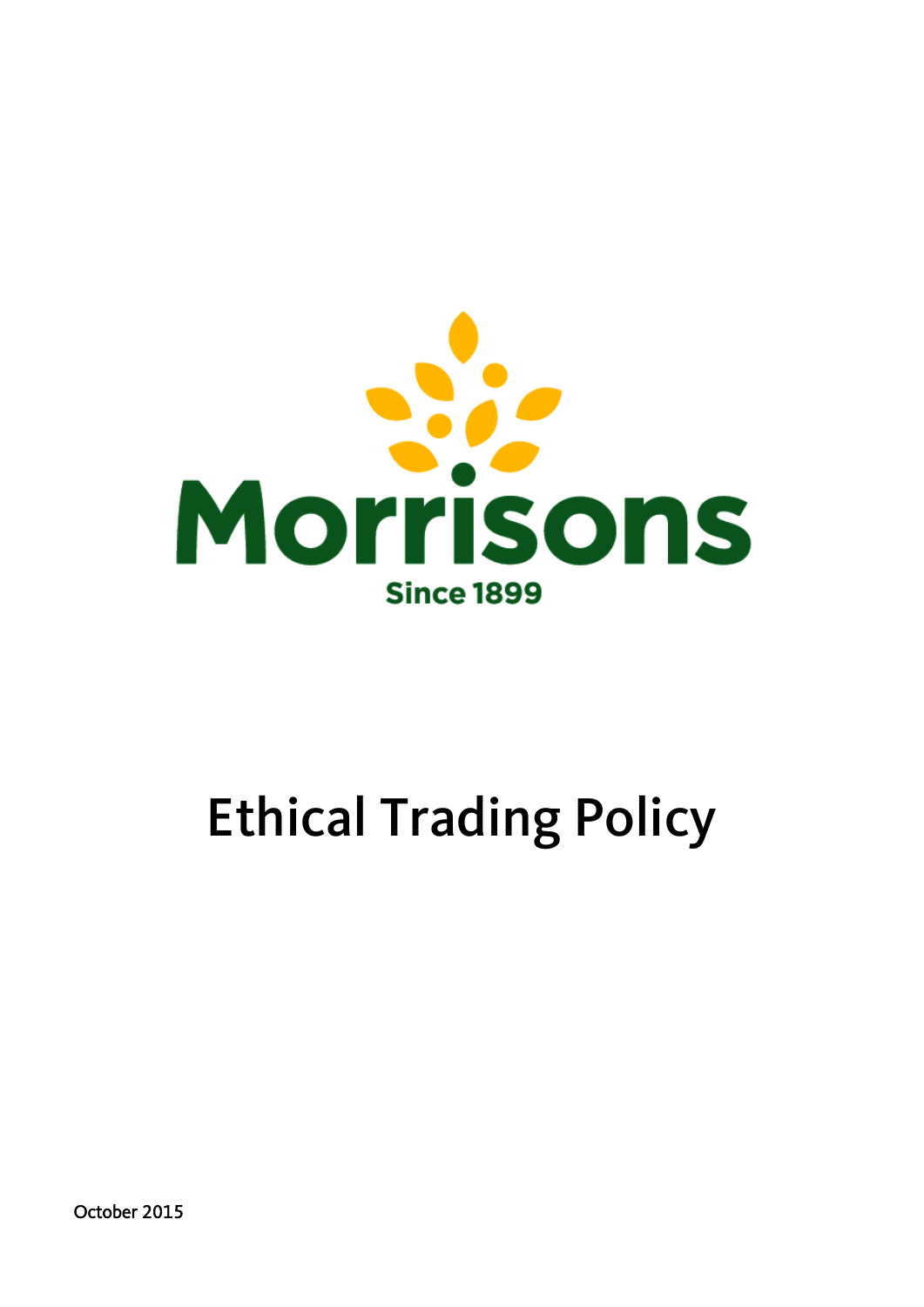## **Contents**

| Group Commercial Director's statement | 2       |
|---------------------------------------|---------|
| Introduction                          | 3       |
| Scope                                 | 3       |
| Specific supplier requirements        | $3 - 4$ |
| Our approach                          | $4 - 5$ |
| Appendix 1 - The Ethical Trading Code | $6 - 7$ |
| Appendix 2 - Glossary of definitions  | 8       |
|                                       |         |

# **Group Commercial Director's statement**

At Morrisons, as both a major retailer and manufacturer, we recognise the responsibility that we share with our suppliers to buy, produce and sell our products in an ethical manner. Our Ethical Trading Policy is a core element of this commitment to responsible sourcing.

We want our customers to be confident that the people who make our products are treated fairly, with respect for human rights and are not exposed to unsafe working conditions. We believe that when ethical standards are in place, this can improve worker wellbeing, productivity and quality, which benefits both our suppliers and our customers. Only suppliers that share our standards and values will be considered appropriate to trade with Morrisons and we seek to develop long-term trading relationships with suppliers based on the principle of fair, open and honest dealings at all times.

This is the second publication of our Ethical Trading Policy and represents our latest requirements on ethical trade. We will regularly review and, where necessary, update the Policy to ensure it remains responsive to our stakeholders' expectations, our business strategy and industry practice.

## Darren Blackhurst

Group Commercial Director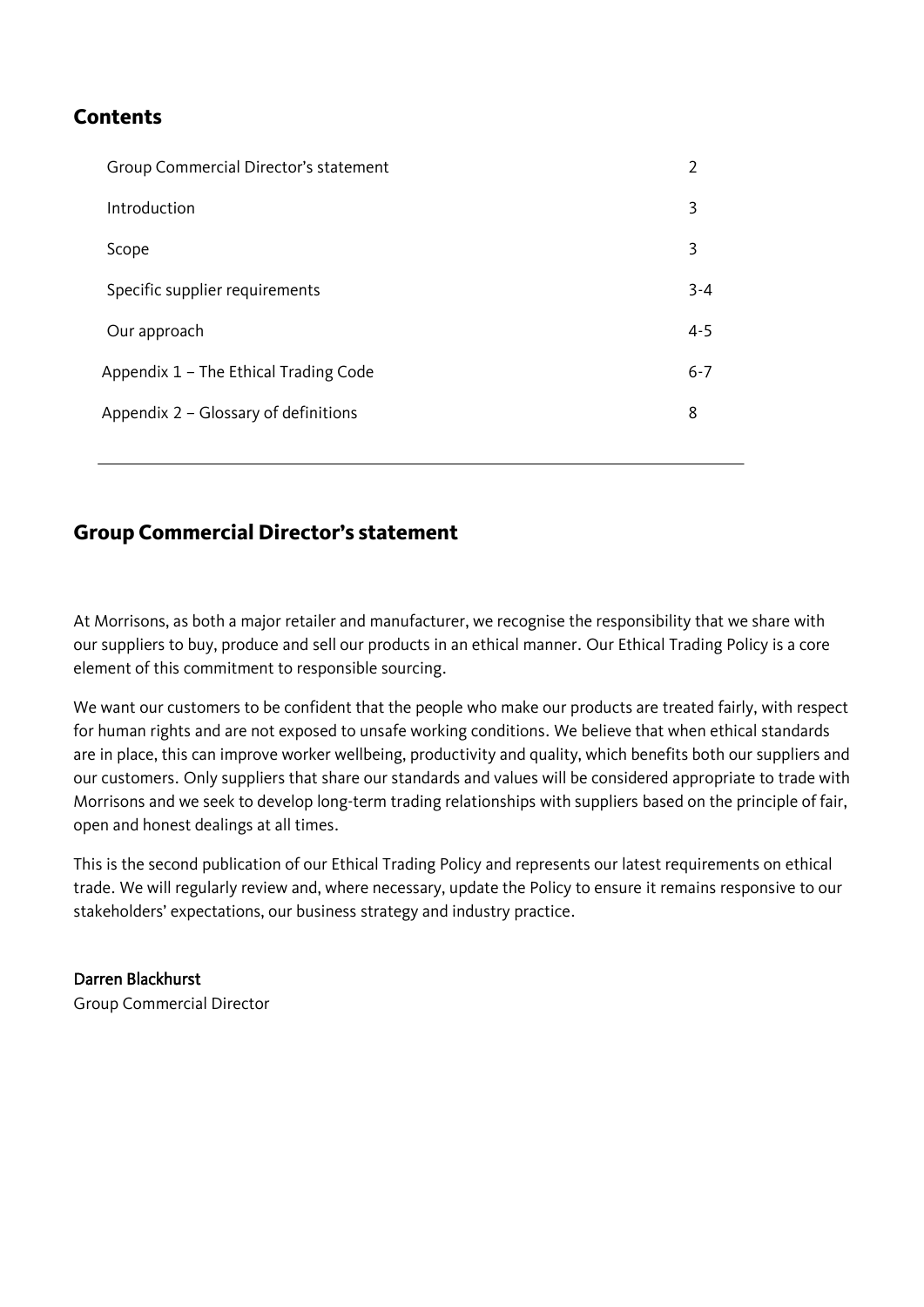# **Introduction**

Morrisons Ethical Trading Policy sets out the standards that we expect to be in place throughout our supply chain. All suppliers are required to comply with our Ethical Trading Code (ETC), which is included in our Supplier Standard Terms & Conditions of Purchase. In addition, all suppliers in the scope of this Policy are required to demonstrate compliance with the ETC, as outlined in the Specific Supplier Requirements below. Detailed in Appendix 1, the ETC is based on the Ethical Trading Initiative (ETI) Base Code, the Fundamental Conventions of the International Labour Organisation (ILO), national and international laws, and sets out minimum standards across the following areas:

| 1. Employment is freely chosen               | 2. Freedom of association and the right to |
|----------------------------------------------|--------------------------------------------|
|                                              | collective bargaining are respected        |
| 3. Working conditions are safe and hygienic  | 4. Child labour shall not be used          |
| 5. Remuneration                              | 6. Working hours are not excessive         |
| 7. No discrimination is practised            | 8. Regular employment is provided          |
| 9. No harsh or inhumane treatment is allowed | 10. Entitlement to work                    |
| 11. Labour Providers                         | 12. Environment                            |

We encourage continuous improvement in meeting these standards and we recognise our suppliers may need time and support to ensure compliance. However where standards are not met, and there is no commitment to improve, we will cease trading with suppliers.

# **Scope**

 $\overline{a}$ 

All own-brand suppliers and pre-determined suppliers of goods and/or services not for resale supplying into Morrisons Supermarkets Plc and its subsidiaries (Morrisons Group) are in the scope of this Policy. Through Sedex (page 4), we monitor compliance in all tier-one sites. Sites beyond tier-one will be risk assessed and included in our monitoring programme where deemed necessary.

# **Specific Supplier Requirements**

The requirements outlined in this section are in addition to our standard requirements for products supplied to be safe, legal, to the agreed specification, and in line with all applicable industry practice.

**Prior to confirmation of business,** all suppliers in scope of this policy are required to:

- Agree with Morrisons which production site or sites will be used for each order: no subcontracting of our orders from these agreed locations is allowed without the express permission of Morrisons, and provided all ethical requirements are met ahead of supply commencing.
- Be registered on Sedex with registered sites of employment for all tier-one sites supplying into Morrisons Group, link to the relevant Morrisons Group subsidiary and share ethical information for all supplying sites.
- Share a valid ethical audit for all high risk sites and either a valid ethical audit or 100% completed Sedex Self Assessment Questionnaire (SAQ) for all low and medium risk sites. We will not work with a supplier or site if we identify significant problems at this initial screening stage and cannot resolve them.

 $^{\rm 1}$  Suppliers providing Morrisons- or Nutmeg-branded product and/or product/services provided exclusively to any of the Morrisons Group.

 $2A$  manufacturing site where a product is finished ready for supply to the end company.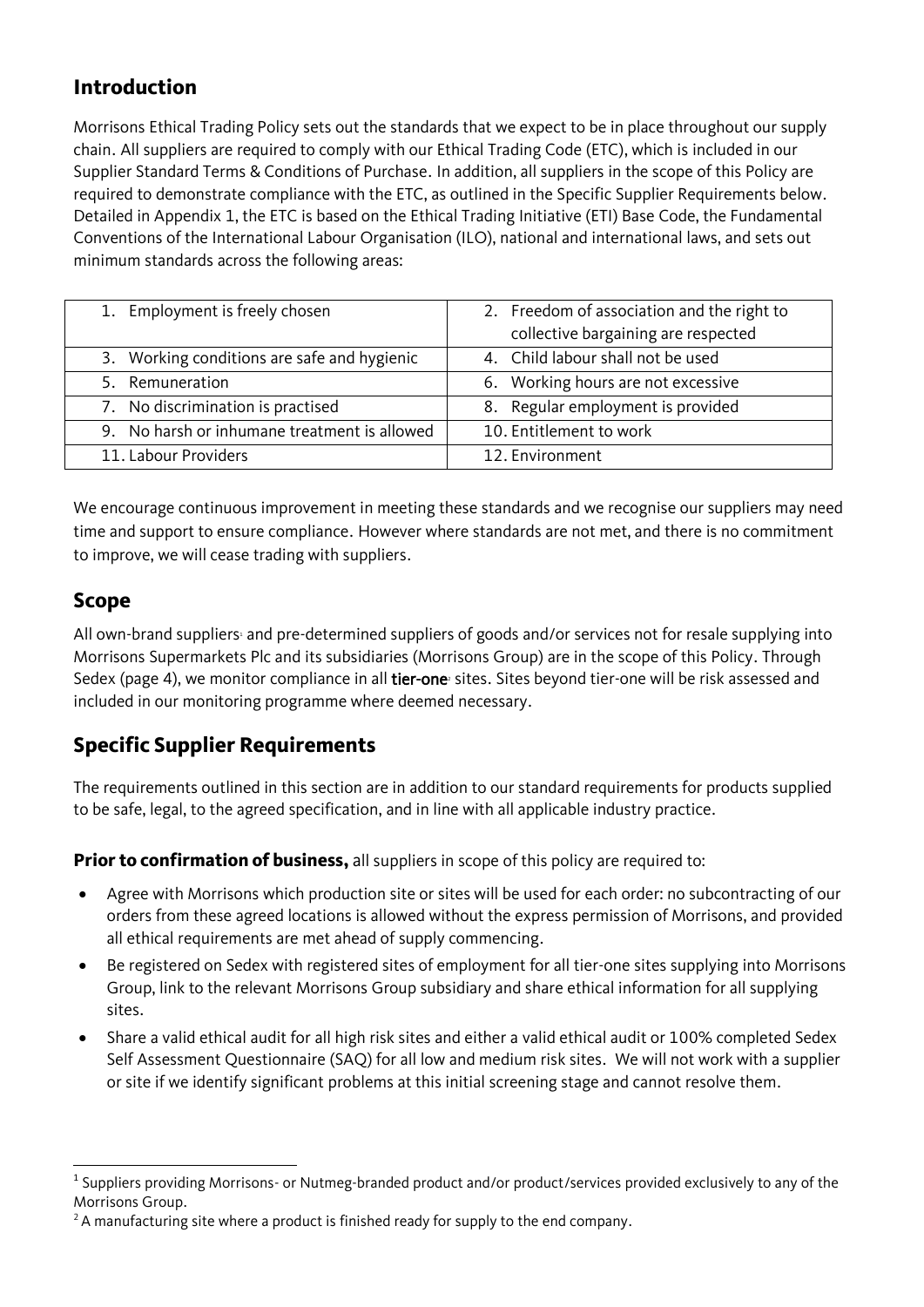**Following confirmation of business,** all suppliers in scope will be required to meet the below requirements on an ongoing basis**:**

- ETI Base Code or approved Code of Conduct must be displayed in a prominent position in all supplying sites in a relevant language(s) and sites should communicate the provisions of the code to workers.
- High risk sites will be subject to full ethical audits every 12 months; we will expect medium risk sites to undertake full audits every 24 months; low risk sites must update SAQs at least every 6 months.
- For each of the non-compliances raised in an audit, corrective actions must be taken within timescales appropriate to the criticality, with systems in place to ensure that they do not re-occur. Suppliers should upload corrective actions to Sedex for auditor verification either by desktop or a follow-up third-party audit. Deadlines for follow-up audits depend on Morrisons grading of audit findings.
- Where sites have demonstrated good practice we will consider extending the audit cycle. However, if suppliers are unable or unwilling to address critical issues, and there is no evidence of improvement, we will terminate the relationship in accordance with our contractual terms.

## **Ethical audit requirements**

**Methodology**: Ethical audits should be conducted in accordance with the 'Sedex Members Ethical Trade Audit' (SMETA) guidance – minimum 2 pillar. Audits which follow alternative methodologies must be approved in advance by Morrisons.

**Audit providers:** Audits must be carried out by an approved third-party audit firm agreed in advance with Morrisons.

Semi-announced: We require SMETA audits to be commissioned on a "semi-announced" basis within at least a 15 business day period.

**Audit uploading**: SMETA audit reports must be uploaded onto Sedex by the audit provider and not by the supplier/site.

Further guidance for suppliers on our Sedex and ethical auditing requirements can be found in our Supplier Ethical Trading Handbook.

# **Our Approach**

**Sedex:** We are a member of Sedex (Supplier Ethical Data Exchange) which is a web-based system for suppliers to share ethical trading information with their customers, helping to ease the burden on suppliers facing multiple audits, questionnaires and certifications.

We use the Sedex platform to monitor compliance with our Ethical Trading Policy through self-assessment and ethical audit information. We expect all suppliers and sites in scope to register with Sedex and to have ethical processes and policies in place throughout their supply chain.

**Risk assessment:** We use a range of tools, to support the risk assessment of our suppliers and to determine supplier auditing requirements. Information from Sedex alongside advice and insights from external partners including NGOs, Trade Unions and industry, help us assess risk across a number of criteria:

- Country, industry and product area
- Self Assessment and site profile information
- Presence of vulnerable workers e.g. migrant or agency workers
- Commercial factors (e.g. value & strategic importance of business)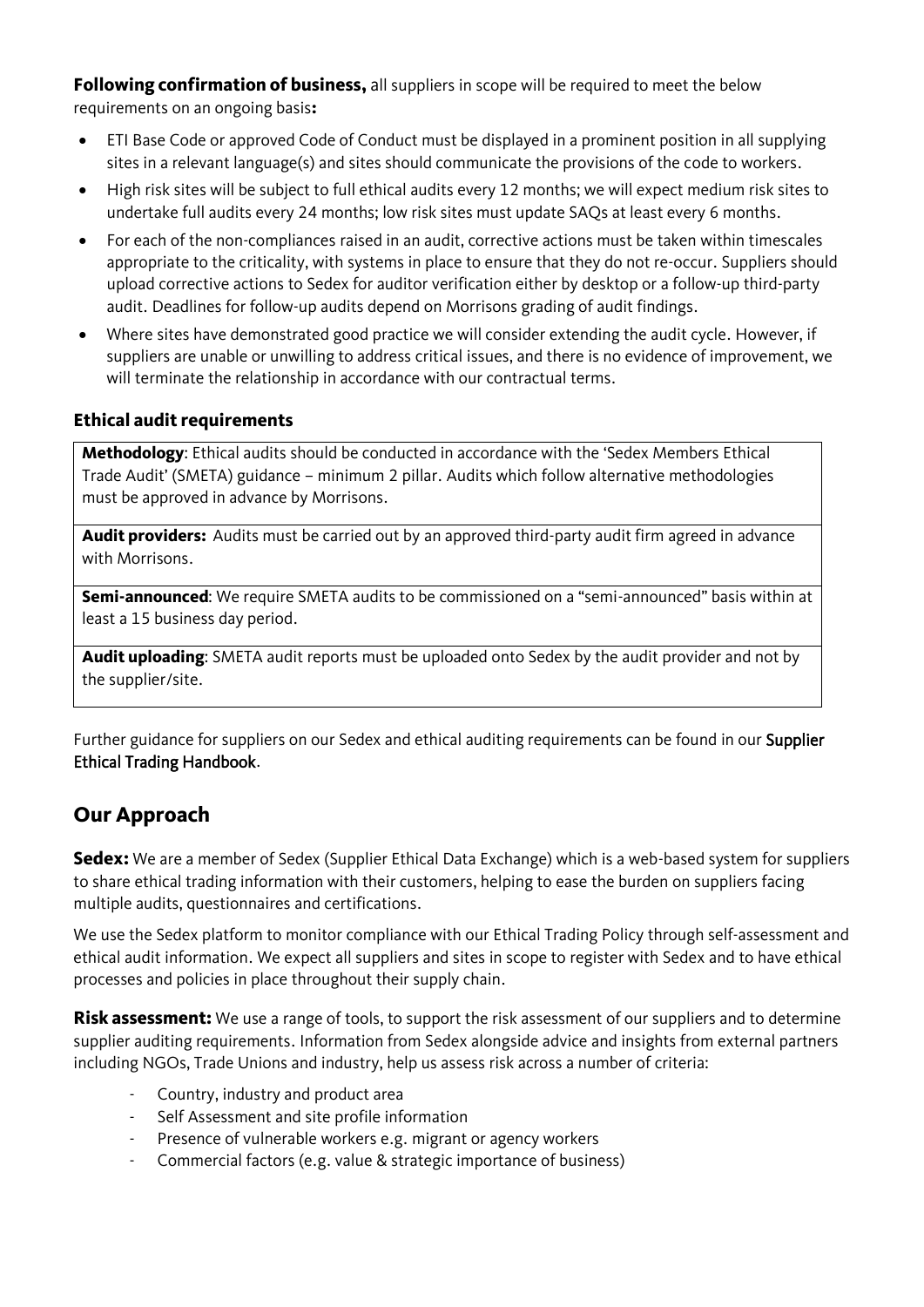**Supplier improvement and training**: We encourage continuous improvement in supplier standards and we regularly track and measure supplier progress. To support continuous improvement we are committed to providing guidance, support and training for our colleagues and suppliers to help build capability to deliver a robust ethical trading programme. We will do this through:

- Supplier training activities and guidance documents to support suppliers to meet the requirements of our Ethical Trading Policy, manage corrective actions, identify root causes and be aware of emerging industry risks and requirements.
- Participation in collaborative initiatives which seek solutions to tackling high risk systemic issues such as vulnerable worker exploitation.
- Training for relevant internal colleagues to understand the requirements of our ethical trading policies and procedures, and their role in supporting suppliers to improve ethical performance.

**Transparency and communication**: We will strive to be open and honest when we work with others and ensure reporting is fair and transparent and will maintain open communication with suppliers. Where appropriate, we will seek to introduce mechanisms where suppliers, workers and other stakeholders can confidentially raise any concerns about breaches of our ETC in the supply base, as well as to receive feedback about our own standards and behaviour. Where grievances and complaints are made about Morrisons Group, we will deal with these fairly and transparently. Similarly, where allegations are made about our suppliers, we will investigate these in a robust and diligent manner and maintain open communication with all parties involved.

**Due diligence**: Morrisons Group reserves the right to undertake due diligence on our audit programme for example through unannounced audits, shadowing third-party audits and site visits by our own Ethical Trading colleagues.

**Purchasing practices**: We will keep our buying practices under review and ensure that our behaviour supports suppliers in complying with our standards.

**Stakeholder engagement**: We will consult stakeholders to understand their perspectives on the impacts of our supply chain, and we will, where appropriate, involve stakeholders in our programmes and projects to improve working conditions and respect for human rights.

**Bribery and corruption**: Morrisons Group is committed to conducting all of its business in an honest and ethical manner. In accordance with the Bribery Act 2010 we operate governance by implementing and enforcing robust policies and procedures to guard against any illegal behaviour. Morrisons acts openly in relation to all of its dealings with customers, colleagues, suppliers and all third party contacts, as detailed in our Anti-Corruption and Anti-Bribery Policy available publically online.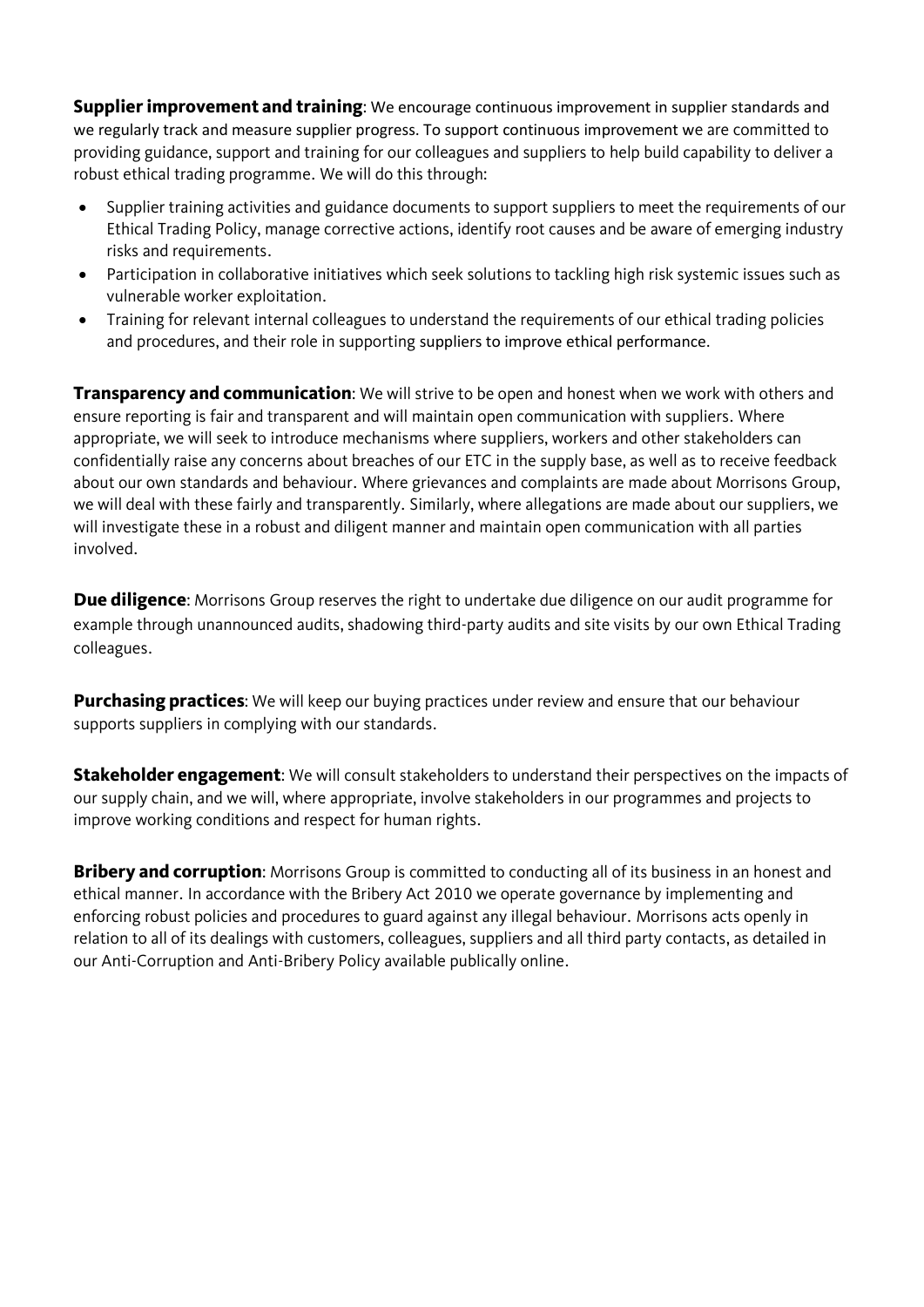## **Appendix 1**

# **Ethical Trading Code (ETC)**

The requirements of the Morrisons ETC constitute minimum and not maximum standards and should not be used to prevent companies from exceeding these standards.

Suppliers shall at all times comply with this code and with all applicable national and international laws, regulations, codes and standards, in the countries where their products are grown, harvested, manufactured, stored and distributed. Where the provisions of law and this Code address the same issue, suppliers should apply whichever provision affords the greater protection.

Suppliers shall ensure, as far as is reasonably practicable, that their suppliers, agent(s), labour providers, subcontractors and consultants, who are directly or indirectly involved in the provision of goods and/or services to any member of the Morrisons Group comply with this code. For each of the elements of this Code, Morrisons expects sites to maintain records in sufficient detail to demonstrate how they are performing. Records should be available for inspection by Morrisons Group, its agents or approved audit bodies on request.

#### **1. Employment is freely chosen**

- There is no forced, bonded or involuntary prison labour.
- Workers are not required to lodge monetary deposits or their identity papers with their employer and are free to leave their employment after reasonable notice.

## **2. Freedom of association and the right to collective bargaining are respected**

- Workers, without distinction, have the right to join or form trade unions of their own choosing and to bargain collectively.
- The employer adopts an open attitude towards the activities of trade unions and their organisational activities.
- Workers' representatives are not discriminated against and have access to carry out their representative functions in the work place.
- Where the right to freedom of association and collective bargaining is restricted under law, the employer facilitates and does not hinder the development of parallel means for independent and free association and bargaining.

#### **3. Working conditions are safe and hygienic**

- A safe and hygienic working environment shall be provided, bearing in mind the prevailing knowledge of the industry and of any specific hazards.
- Adequate steps shall be taken to prevent accidents and injury to health arising out of, associated with, or occurring in the course of work, by minimising, so far as is reasonably practicable the causes of hazards inherent in the working environments.
- Workers shall receive regular and recorded health and safety training and such training shall be repeated for new or reassigned workers.
- Workers shall be provided with access to clean toilet facilities and to potable water, and, if appropriate sanitary facilities for food storage shall be provided.
- Accommodation, where provided, shall be clean, safe and meet the basic needs of the workers.
- The company observing the code shall assign responsibility for Health & Safety to a senior management representative.

#### **4. Child labour shall not be used**

- There shall be no new recruitment of child labour.
- Companies shall develop or participate in and contribute to policies and programmes which provide for the transition of any child found to be performing child labour to enable her or him to attend quality education until no longer a child; "child" and "child labour" being defined in the appendices
- Young persons under 18 shall not be employed at night or in hazardous conditions.
- These policies and procedures relating to Child Labour shall conform to the provisions of the relevant International Labour Organisation (ILO) Standards.

#### **5. Remuneration**

- Wages and benefits paid for a standard working week meet, at a minimum, national legal or industry benchmark standards, whichever is higher. In any event wages shall always be enough to meet basic needs and to provide some discretionary income.
- All workers shall be provided with written and understandable information about their employment conditions including information with respect to wages before they enter employment, and about the particulars of their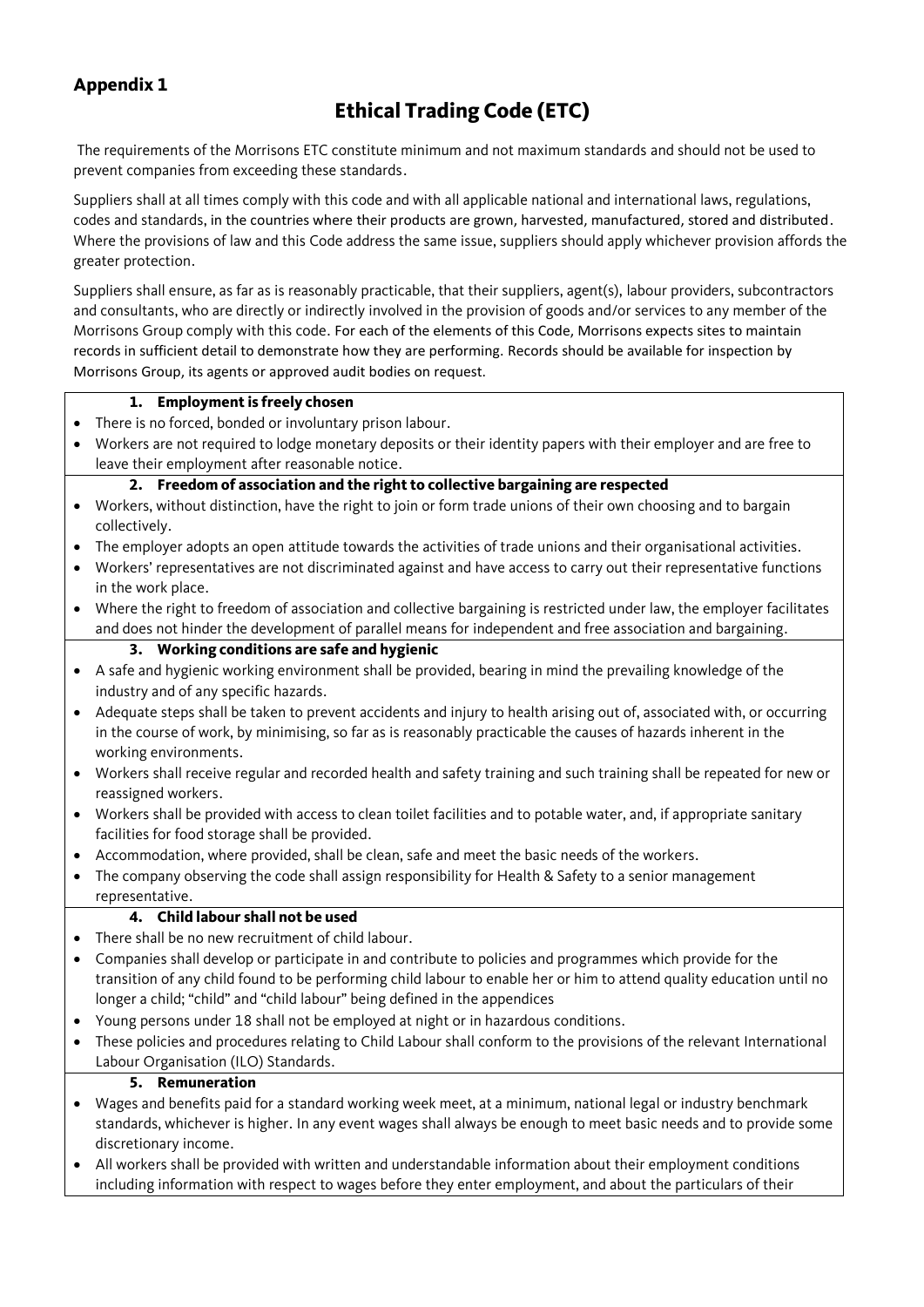wages for the pay period concerned each time they are paid.

 Deductions from wages as a disciplinary measure shall not be permitted nor shall any deductions from wages not provided for by national law be permitted without the expressed permission of the worker concerned. All disciplinary measures should be recorded.

#### **6. Working hours are not excessive**

- Working hours must comply with national laws, collective agreements, and the provisions defined in the clauses below, whichever affords the greater protection for workers.
- Working hours, excluding overtime, shall be defined by contract, and shall not exceed 48 hours per week.
- All overtime shall be voluntary. Overtime shall be used responsibly, taking into account all the following: the extent, frequency and hours worked by individual workers and the workforce as a whole. It shall not be used to replace regular employment. Overtime shall always be compensated at a premium rate, which is recommended to be not less than 125% of the regular rate of pay, except where a consolidated rate of pay has been negotiated with worker representation.
- The total hours worked in any 7 day period shall not exceed 60 hours, except where covered by the clause below.
- Working hours may exceed 60 hours in any 7 day period only in exceptional circumstances where all of the following are met:
	- o this is allowed by national law;
	- $\circ$  this is allowed by a collective agreement freely negotiated with a workers' organisation representing a significant portion of the workforce;
	- o appropriate safeguards are taken to protect the workers' health and safety; and
	- $\circ$  the employer can demonstrate that exceptional circumstances apply such as unexpected production peaks, accidents or emergencies.
- Workers shall be provided with at least one day off in every 7 day period or, where allowed by national law, 2 days off in every 14 day period.

#### **7. No discrimination is practised**

 There is no discrimination in hiring, compensation, access to training, promotion, termination or retirement based on race, caste, national origin, religion, age, disability, gender, marital status, sexual orientation, union membership or political affiliation.

#### **8. Regular employment is provided**

- To every extent possible work performed must be on the basis of recognised employment relationships established through national law and practice.
- Obligations to employees under labour or social security laws and regulations arising from the regular employment relationship shall not be avoided through the use of labour-only contracting, sub-contracting and home-working arrangements, or through apprenticeship schemes where there is no real intent to impart skills or provide regular employment, nor shall any such obligations be avoided through the excessive use of fixed-term contracts of employment.

#### **9. No harsh or inhumane treatment is allowed**

 Physical abuse or discipline, the threat of physical abuse, sexual or other harassment and verbal abuse or other forms of intimidations shall be prohibited.

#### **10. Entitlement to work**

- Only workers with a legal right to work in the country should be employed.
- For both workers and agency workers, original documents should be reviewed and then returned to workers to verify right to work.

## **11. Labour Providers**

- Labour providers should only supply workers registered with them.
- Relationships with Labour providers should be covered by a Service Level Agreement which meets all national legal requirements.
- Labour providers should be audited on a regular basis to ensure compliance with all national legal requirements.
- Labour providers should not charge workers for finding them a job or for services that are integral to the workfinding process.

## **12. Environment**

 At a minimum, suppliers, sites and growers must comply with the requirements of all local and international environmental laws and regulations including having necessary permits. In addition, they must meet all relevant Morrisons standards relating to the environment.